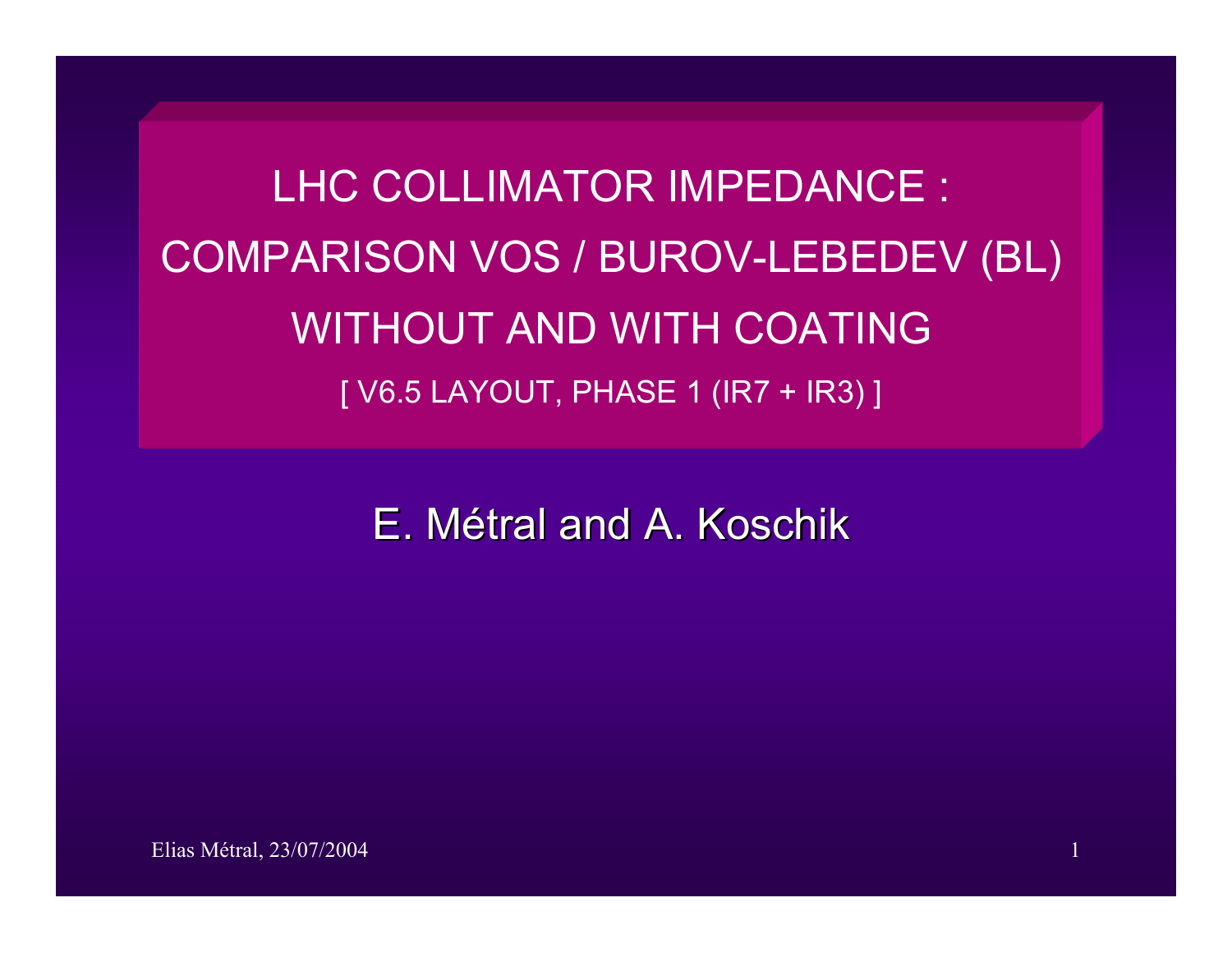## **Comparison between Vos and BL (single collimator, a = 2 mm)**



Elias Métral, 23/07/2004 2